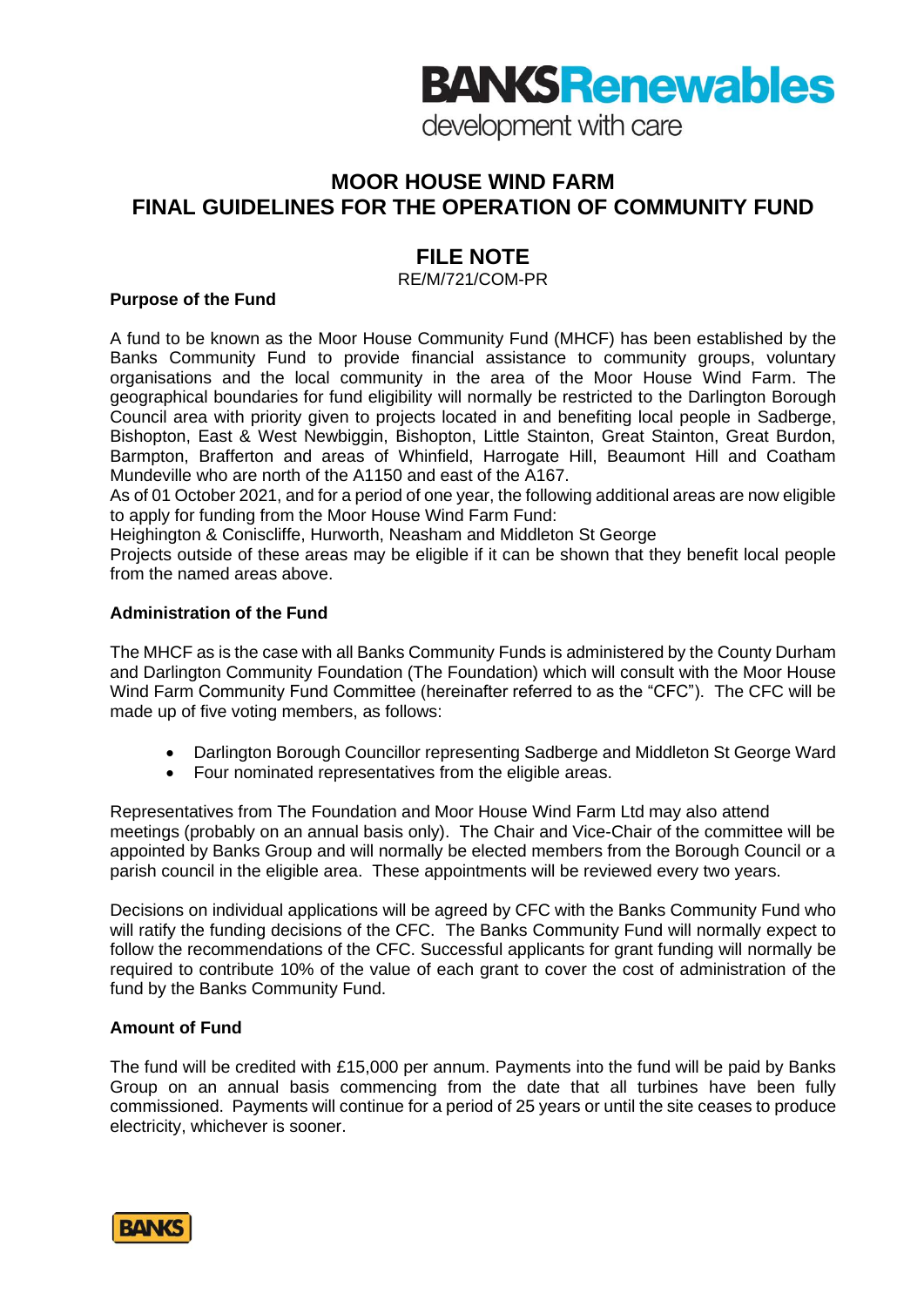An additional, one off amount of £50,000 will also be available but will be ring-fenced to support energy efficiency / community renewable schemes to community buildings and spaces. Maximum grant size to this section of the fund will be restricted to £10,000 each.

 $\overline{2}$ 

A second additional fund of £15,000pa will also be available. Details have been agreed and are available from County Durham Community Foundation.

#### **Management Fee**

The Foundation will charge a management fee of 10% which will normally be recovered from successful grant applicants at the discretion of the Banks Community Fund advised by the CFC. This fee will cover all the costs of administration of the fund including preparation and issuing application forms, assessment of applications for funding, preparing detailed assessment reports with recommendations to the CFC, preparing financial reports, payment of grants, publicity and following up on the outcome of grant funded projects to ensure that the work has been done and any grant conditions complied with.

**UPDATE** – Following the liaison committee meeting held on 02 March 2022, it was agreed that for a period of up to one year from 1 April 2022, the 10% management fee can be taken directly from the fund if the applicant requests it and the necessary financial checks are returned satisfactorily.

#### **Matched Funding**

Where appropriate, the Banks Community Fund will consider opportunities for securing matched funding and to direct grants through registered charities or to qualifying projects via the local charitable foundations to make grants more tax efficient and to increase the benefits available. (Any administration fees charged by the local charitable foundation may be paid by the MHCF).

# **Who is Eligible?**

Grants from the fund must be directed towards the following charitable purposes as defined under section 2 of the Charities Act 2011: the promotion of energy efficiency, environmental protection, landscape conservation, health and well-being, rural regeneration, amenities for community use, education and training, employment and/or social welfare.

Grants shall not support projects, initiatives or activities which are a statutory or other legal duty of a governmental department, local authority or other public body to carry on.

Community groups and voluntary organisations operating within and benefiting people who live in the eligible area will be considered for grant assistance with particular emphasis being placed on the children, senior citizens and disabled within the community. Examples are:-

- Schools, colleges
- Playgroups
- Youth clubs
- Sports clubs and facilities
- The Scout and Guide Movement
- Senior citizens clubs and activities
- Village Halls
- Church Halls
- Parish Council projects
- Residents Associations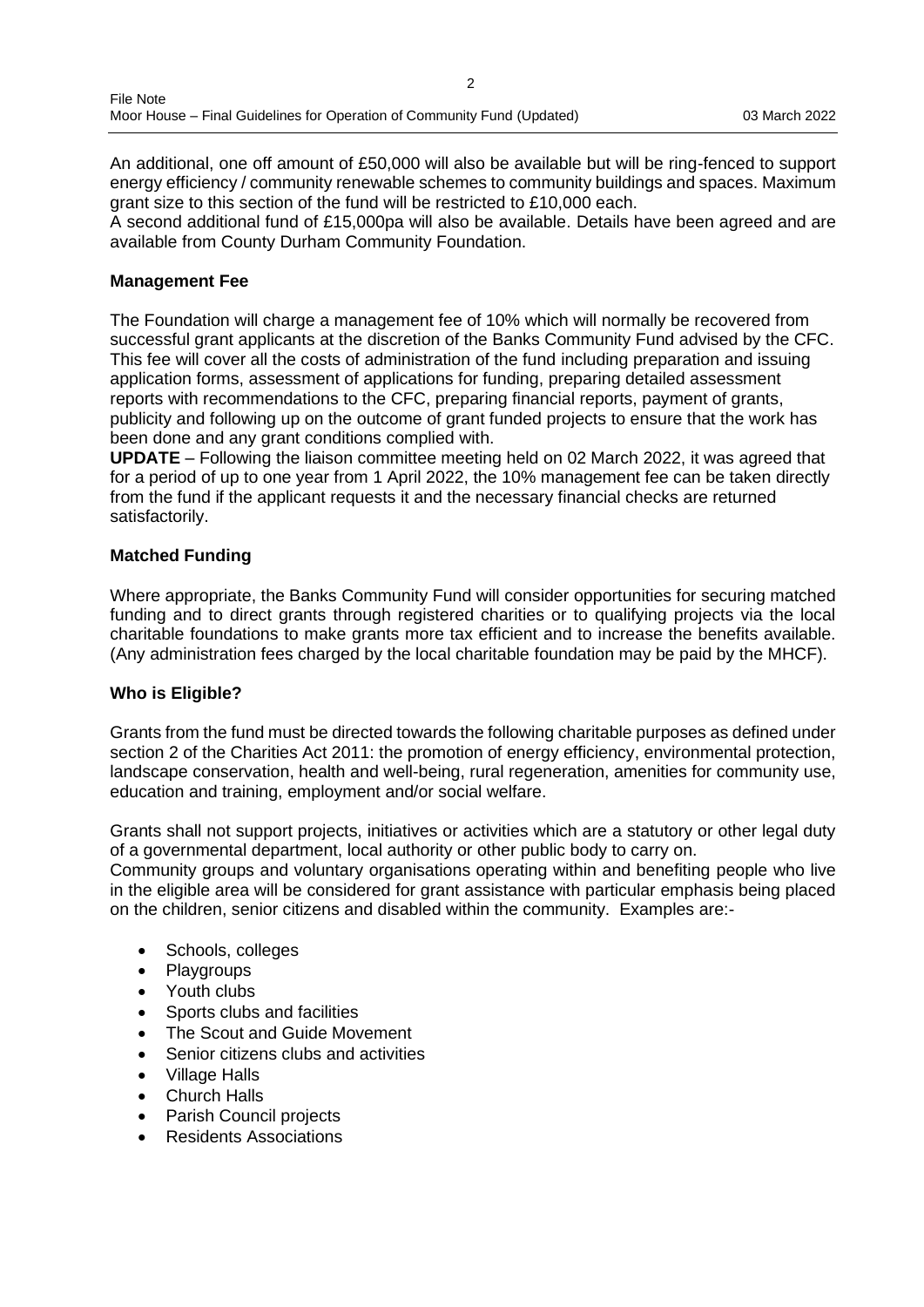The fund may also be used to support the Learning, Working, Earning scheme which provides discretionary grants for work-based learning and training initiatives for unemployed local people without age restriction and local small businesses and also schemes which help to support economic growth in the eligible area. Examples are:

3

- Contribution towards costs associated with vocational training and apprenticeship schemes
- Help in promoting and enhancing tourism and rural diversification

# **Amount of Grant Assistance**

The aim of the Fund is to provide financial assistance to as many good causes as is possible within the eligible areas. It is expected that the majority of individual grants will be less than £3,000. Applications for higher amounts will be considered in special circumstances but will be referred to the Banks Community Fund for final approval.

**UPDATE** - Following the liaison committee meeting held on 02 March 2022, it was agreed that for a period of up to one year from 1 April 2022, the maximum grant size is increased to £7,000.

#### **What Kind of Projects are Eligible for Grant Assistance?**

Grants will normally be directed towards capital costs of purchase rather than running costs although in special circumstances some contribution may be available for associated revenue or project management fees. In addition the fund may be used to support training, apprenticeship and employment initiatives for local young people and businesses within the eligible area of the fund. It is important that the local people agree the priorities for funding in their area through the CFC. Projects must provide an educational, environmental or philanthropic benefit to the local community.

**UPDATE** - Following the liaison committee meeting held on 02 March 2022, it was agreed that for a period of up to one year from 1 April 2022, revenue costs can also be applied for.

#### **Application Procedure**

All applications should be made on the appropriate form / weblink. Standard circular requests for assistance will not be considered. Applications will be considered by the CFC who will make recommendations to the Banks Community Fund on qualifying projects.

Applicants may be invited to provide further information or make a presentation to the CFC in support of their bid if required.

Cheques will normally be made payable to the supplier of the goods once the capital purchase has been confirmed. Where the grant forms a contribution towards the cost of a larger amount, the Banks Community Fund may issue a pledge certificate which sets aside an amount from the fund for a period of 12 months.

Applicants will be informed in writing of the decision in relation to each bid.

#### **What Happens to Surplus Funds?**

Any surplus funds not allocated at the completion of site operations will be applied by The Banks Community Fund to provide benefit to the local community in the eligible area.